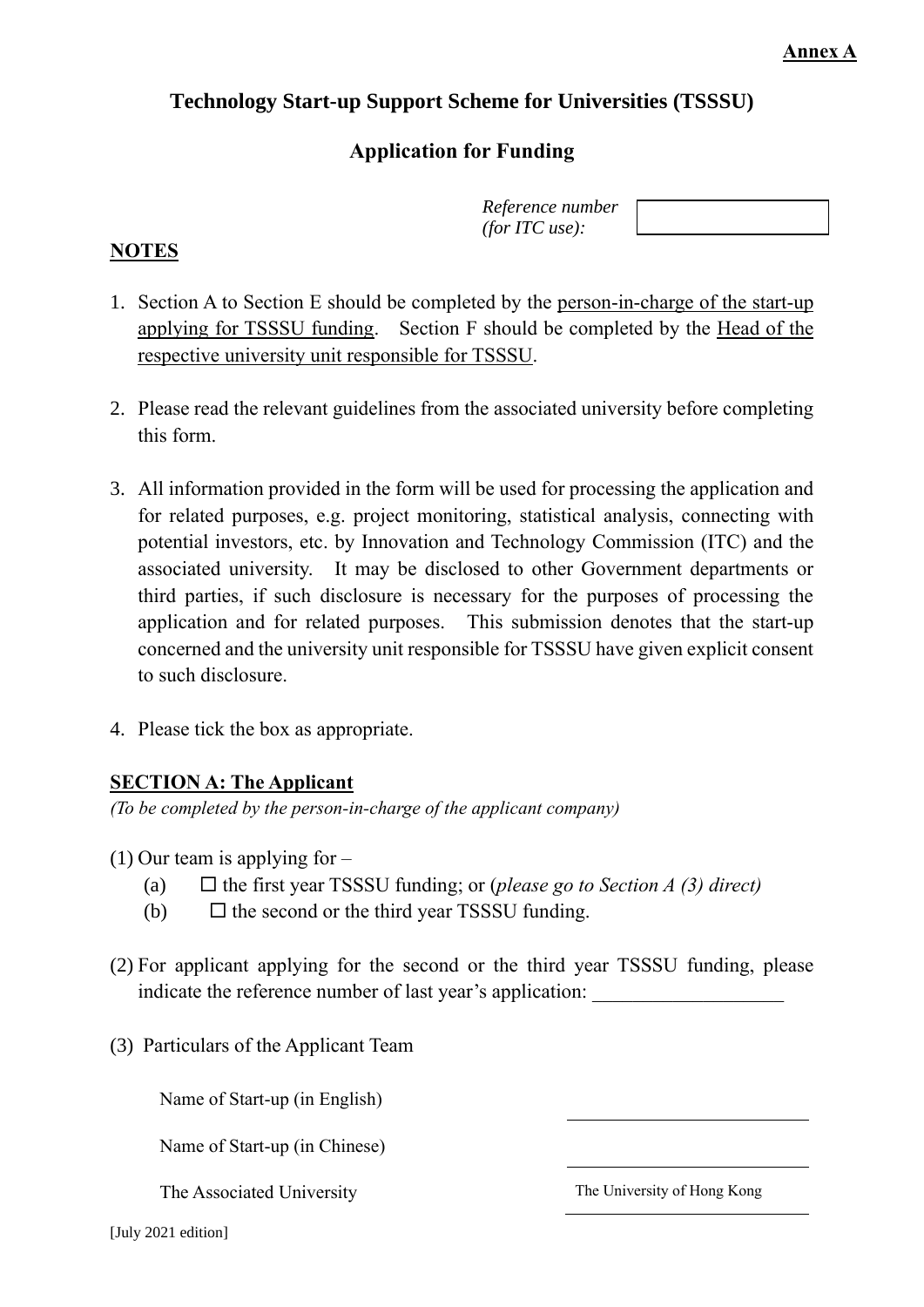|     | Date of Registration under the Companies Ordinance        |                |
|-----|-----------------------------------------------------------|----------------|
|     | Company Address Registered with the Companies<br>Registry |                |
|     | Telephone Number                                          |                |
|     | Fax Number                                                |                |
|     | <b>Email Address</b>                                      |                |
|     | Webpage (if any)                                          |                |
| (4) | <b>Composition of the Applicant Team</b>                  |                |
|     | (a) Person-in-charge of the Start-up                      |                |
|     | Name (in English)                                         |                |
|     | Name (in Chinese)                                         |                |
|     | In what way is the person-in-charge associated with       | Undergraduate  |
|     | the recommending university?                              | Postgraduate   |
|     |                                                           | Professor      |
|     |                                                           | Faculty member |
|     |                                                           | Alumnus        |
|     | Academic Qualifications (e.g. Degree Awarded,             |                |
|     | Institute Awarding Qualification, Year of Award)          |                |
|     | % of Shares Held in the Start-up (if any)                 |                |
|     | Telephone Number / Mobile Number                          |                |
|     | Fax Number                                                |                |
|     | <b>Email Address</b>                                      |                |
|     | Correspondence Address                                    |                |

- 2 -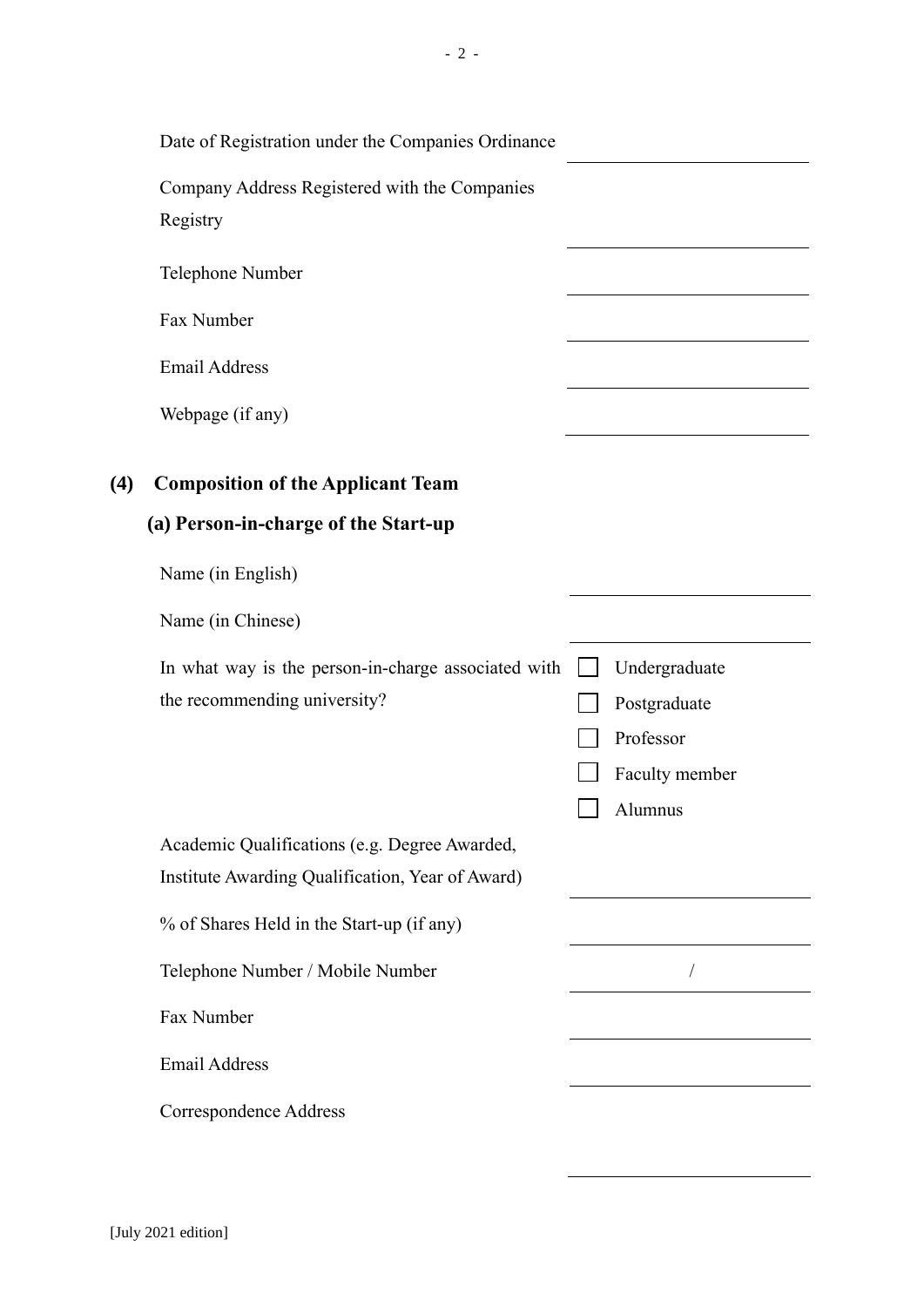## **(b) Other Team Members**

*(Please add separate sheet(s) if necessary)*

| No.            | Name<br>(in<br>English) | Name<br>(in<br>Chinese) | Is the team member<br>associated with the<br>recommending<br>university?<br>(Undergraduate<br>/Postgraduate<br>/Professor/Faculty<br>Member/<br>Alumnus/Not<br>Associated) | Academic Qualifications<br>(e.g. Degree Awarded,<br><b>Institute Awarding</b><br>Qualification, Year of<br>Award) | $%$ of<br><b>Shares</b><br>Held<br>(if any) |
|----------------|-------------------------|-------------------------|----------------------------------------------------------------------------------------------------------------------------------------------------------------------------|-------------------------------------------------------------------------------------------------------------------|---------------------------------------------|
| $\mathbf{1}$   |                         |                         |                                                                                                                                                                            |                                                                                                                   | $\frac{0}{0}$                               |
| $\overline{2}$ |                         |                         |                                                                                                                                                                            |                                                                                                                   | $\frac{0}{0}$                               |
| 3              |                         |                         |                                                                                                                                                                            |                                                                                                                   | $\frac{0}{0}$                               |
| $\overline{4}$ |                         |                         |                                                                                                                                                                            |                                                                                                                   | $\frac{0}{0}$                               |

## **(c) Other Shareholders** *(Not Covered in Section 4(b) above)*

| No.            | Name<br>(in<br>English) | Name<br>(in<br>Chinese) | Involvement in Business(es)/Project(s)<br>Supported by TSSSU in the Past Five Years<br>(if any) | $%$ of<br><b>Shares</b><br>Held |
|----------------|-------------------------|-------------------------|-------------------------------------------------------------------------------------------------|---------------------------------|
| $\mathbf{1}$   |                         |                         |                                                                                                 | $\frac{0}{0}$                   |
| $\overline{2}$ |                         |                         |                                                                                                 | $\frac{0}{0}$                   |
| 3              |                         |                         |                                                                                                 | $\frac{0}{0}$                   |
| $\overline{4}$ |                         |                         |                                                                                                 | $\frac{0}{0}$                   |
|                |                         |                         | Total % of Shares Held by Entities in Section $(4)(a)$ , $(b)$ and $(c)$                        | 100%                            |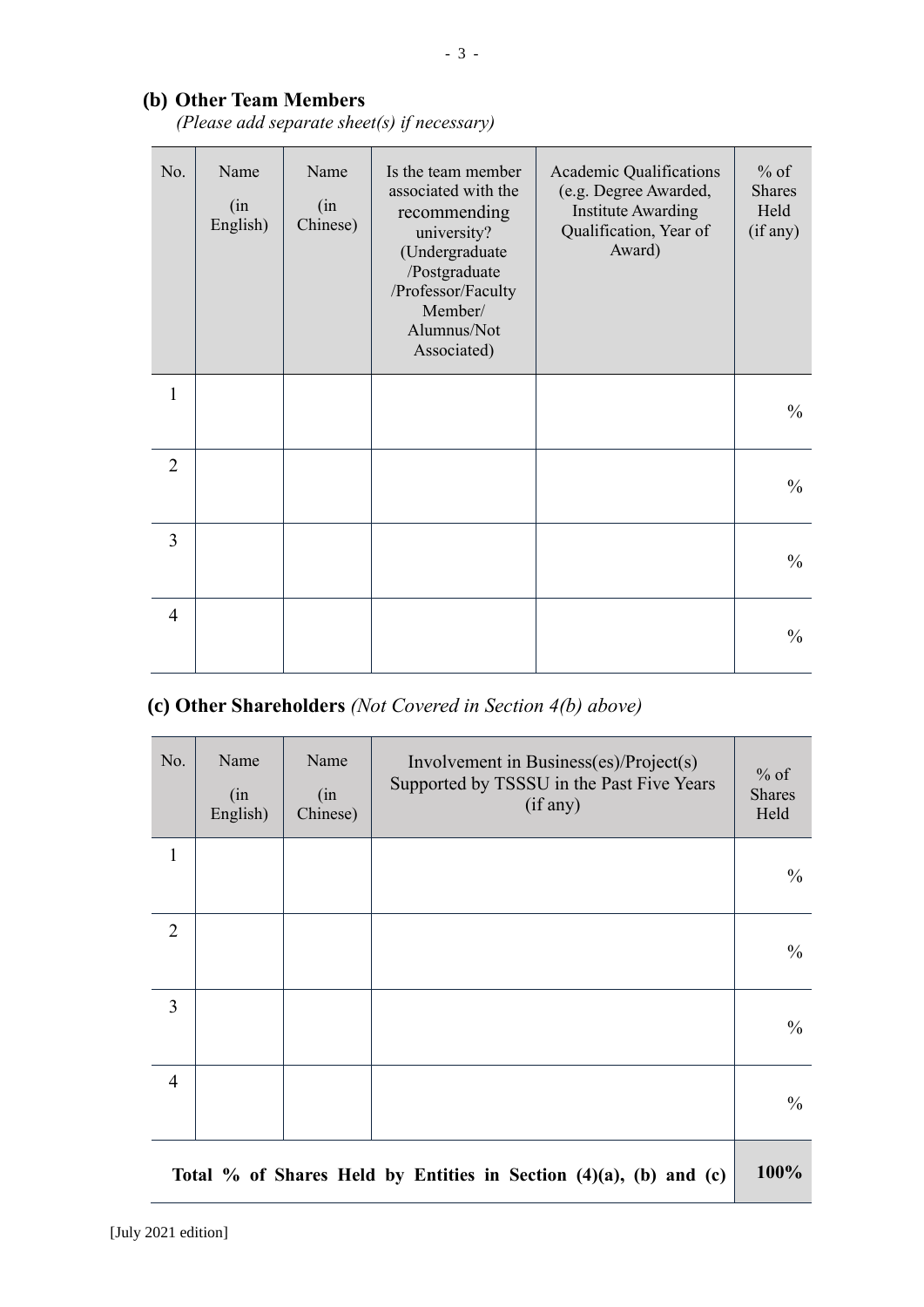# **(d) Collaborating Parties in the R&D Work (if applicable)**

*(Please add separate sheet(s) if necessary)*

Any collaboration with other organisation(s), including the recommending university, in conducting the R&D work?

 $\Box$  Yes  $\Box$  No (if no, please go to Section B direct)

If yes, please provide the following details –

- (i) the name of the organisation(s);
- (ii) the form of collaboration(s) (e.g. licensing of intellectual property rights, sharing of the royalties, etc.);
- (iii) special arrangements arising from such collaboration(s), e.g. licensing of intellectual property rights (if any);
- (iv) if the applicant team has entered into such collaboration, then please state the name of the agreement below and attach a copy in Section C; and
- (v) information of the contact person(s) of the collaborating party(ies).

| English<br>Name and<br>Chinese<br>Name | Role in the<br>R&D Work | Address/<br>Webpage<br>(if any) | Contact<br>Person | Tel No./<br>Fax No./<br><b>Email Address</b> |
|----------------------------------------|-------------------------|---------------------------------|-------------------|----------------------------------------------|
|                                        |                         |                                 |                   |                                              |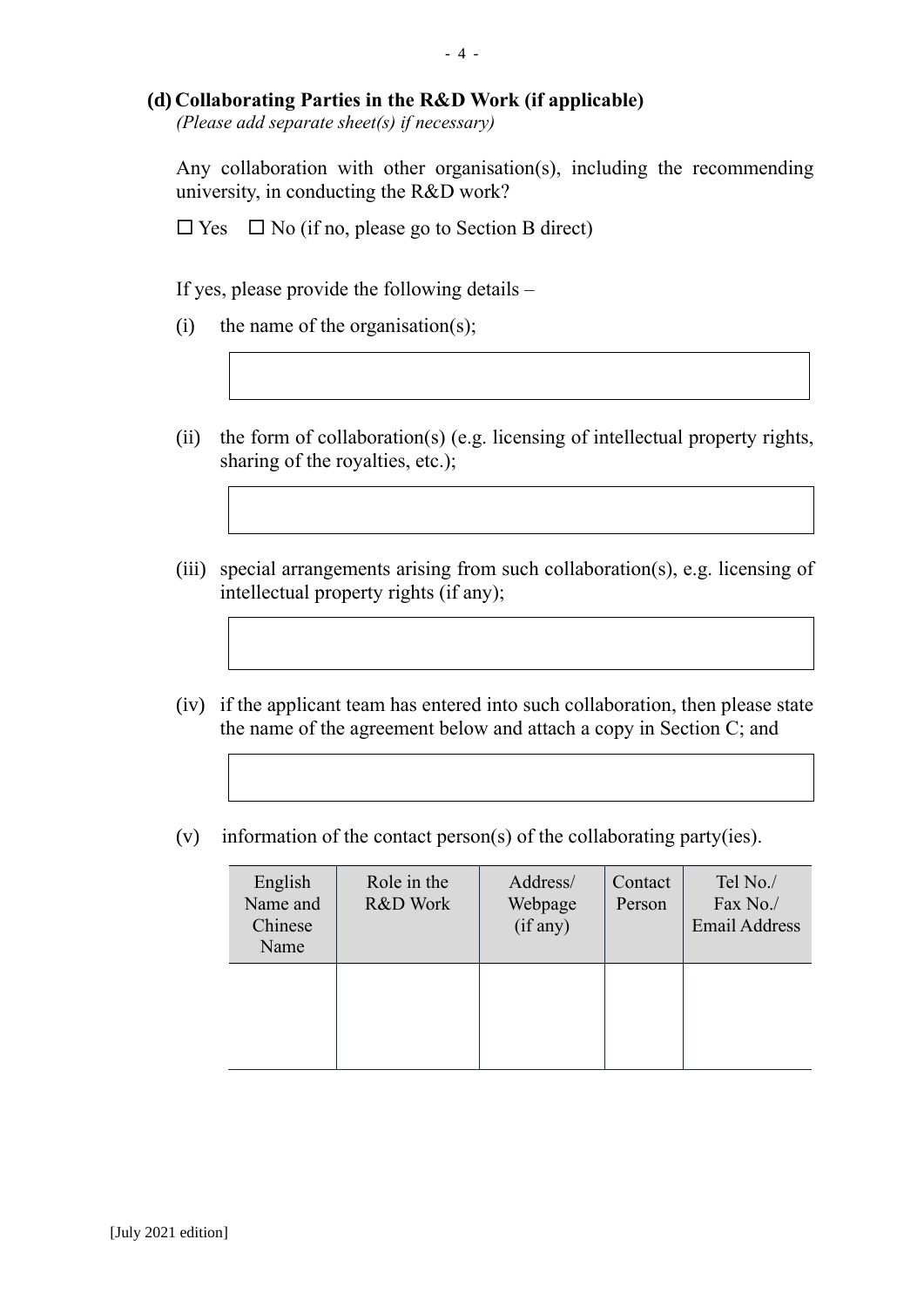#### **SECTION B: The Business Proposal**

*(To be completed by the person-in-charge of the applicant company)*

- **(1) Technology Area** *(please tick as appropriate and insert an asterisk against ONE key technology area in case more than one technology area is indicated)*
	- □ Advanced Manufacturing/Process Development
	- □ Automotive Parts and Accessories
	- □ Biotechnology
	- □ Chinese Medicine
	- Electronics
	- $\Box$  Energy
	- **E** Environmental Protection
	- $\Box$  Information and Communication Technologies
	- $\Box$  Logistics and Supply Chain Management
	- $\Box$  Nanotechnology and Materials Science
	- $\Box$  Testing and Certification
	- Textile/Clothing/Footwear
	- $\Box$  Others (please specify) :  $\Box$
- **(2) Industrial Sector** *(please tick as appropriate and insert an asterisk against ONE key industrial sector in case more than one industrial sector is indicated)*
	- $\Box$  Banking/Financial Market/Fund Management/Insurance  $\Box$  Materials  $\Box$  Medical Equipment  $\Box$  Biotechnology  $\Box$  Precision Engineering  $\Box$  Chinese Medicine  $\Box$  Printing and Publishing  $\Box$  Construction  $\Box$  Professional Services  $\Box$  Electrical and Electronics  $\Box$  Real Estate/Property Management  $\Box$  Energy  $\Box$  Telecommunications  $\Box$  Environmental  $\Box$  Testing and Certification  $\Box$  Food and Beverage  $\Box$  Textiles/Clothing/Footwear  $\Box$  General (Cross Sectors)  $\Box$  Tourism  $\Box$  Import and Export Trade  $\Box$  Transportation  $\Box$  Information Technology  $\Box$  Wholesale and Retail Others (please specify) :  $\Box$  Logistics and Communication Technologies  $\Box$ \_\_\_\_\_\_\_\_\_\_\_\_\_\_\_\_\_\_\_\_\_\_\_\_\_\_\_\_\_\_\_\_  $\Box$  Manufacturing Engineering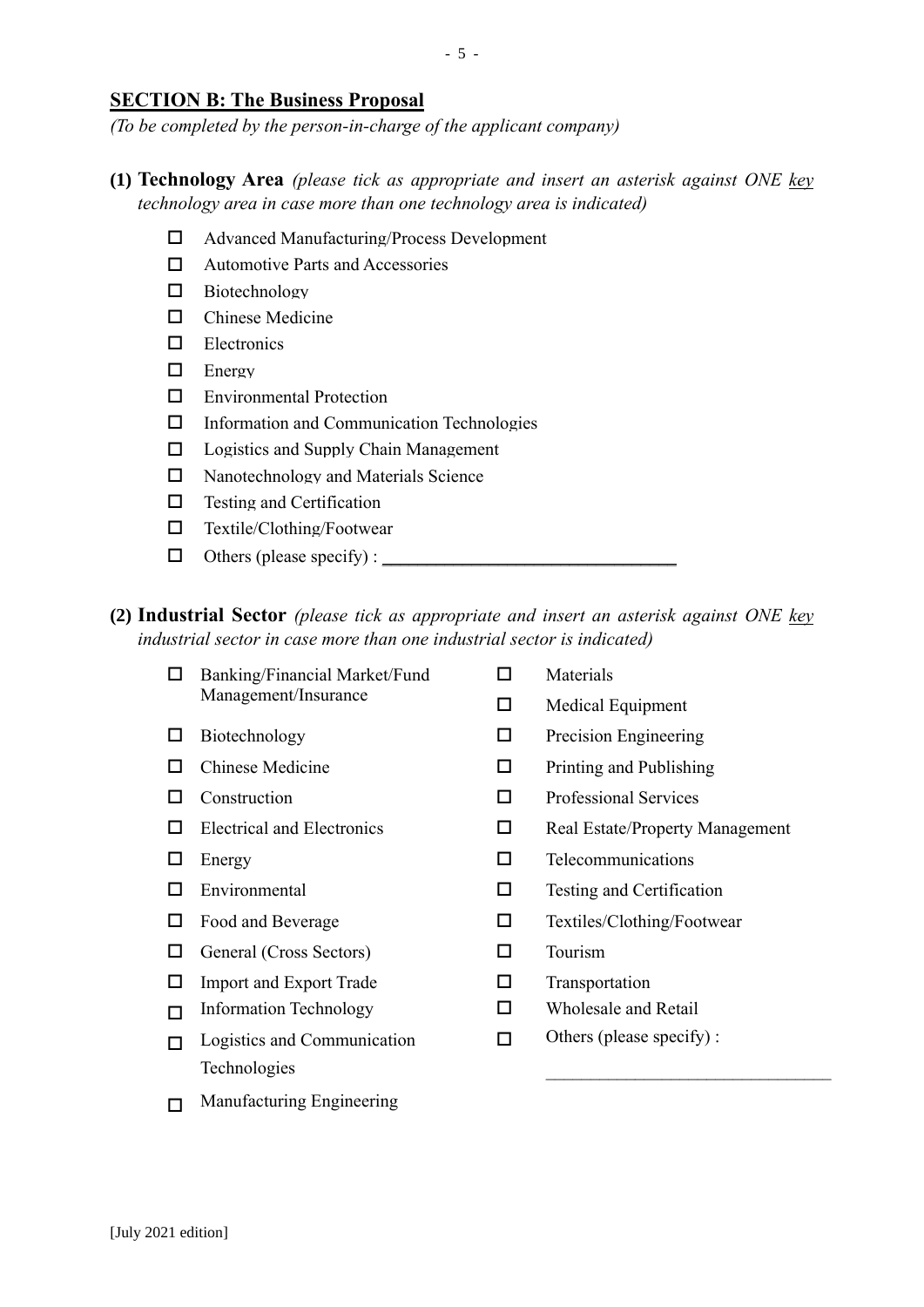#### **(3) Brief Description of Business** *(Please add separate sheet(s) if necessary)*

*(For applicant applying for the first year TSSSU funding, please complete Section B(3)(a) and (3)(c) below. For applicant applying for continued TSSSU funding, please complete Section B(3)(b) and (c).)*

- (a) *(Applicant applying for the first year TSSSU funding)*
	- (i) overview of the start-up;

*(in Chinese) (Not more than 200 words)*

*(in English) (Not more than 150 words)*

(ii) technology(ies) involved;

*(in Chinese) (Not more than 200 words)*

*(in English) (Not more than 150 words)*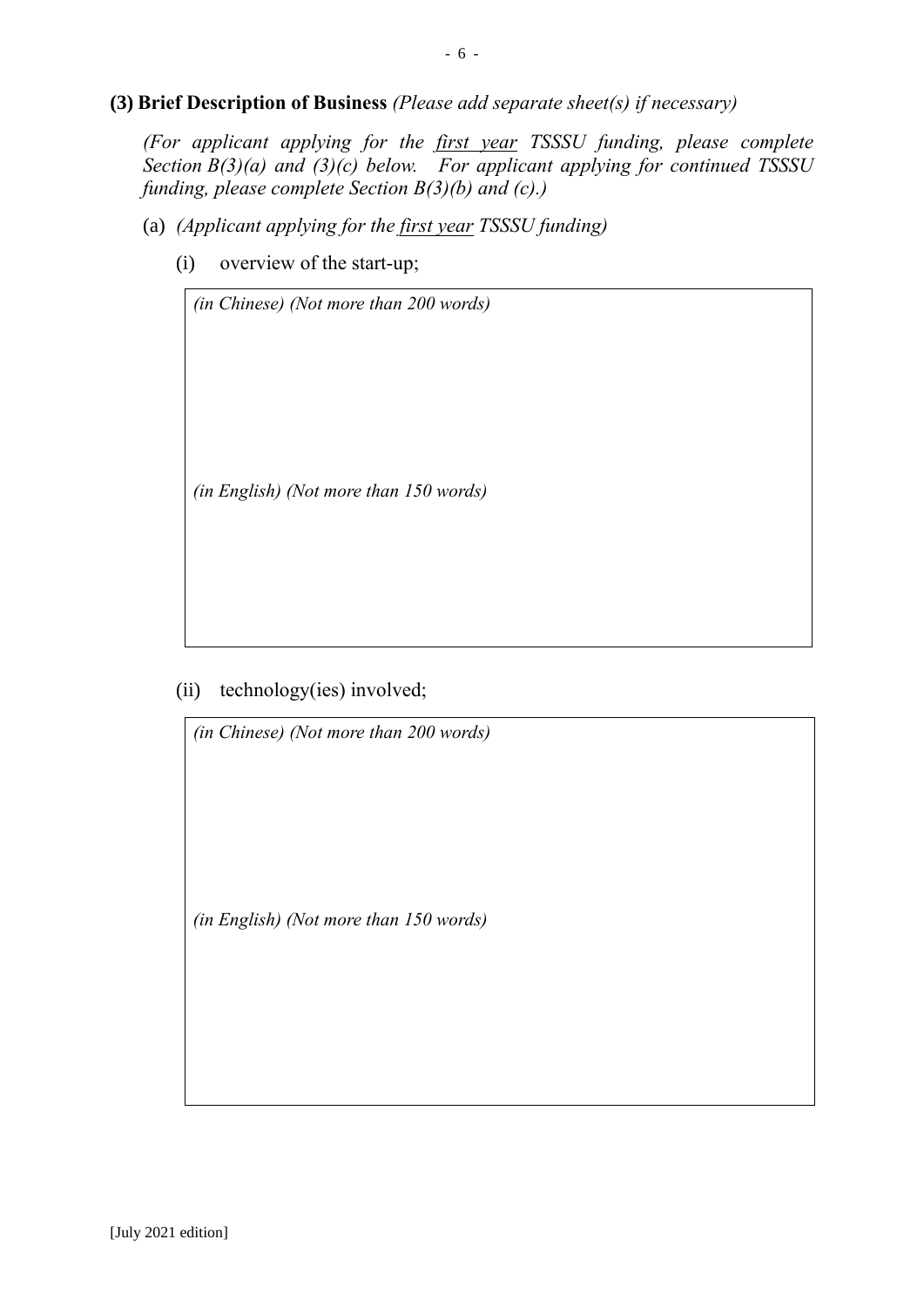(iii) proposed product(s) and/or service(s) and target market(s); and

*(in Chinese) (Not more than 300 words)*

*(in English) (Not more than 200 words)*

(iv) product development and/or commercialisation plan/progress (including revenue received, capital/money raised, and renowned awards received, if any).

*(in Chinese) (Not more than 200 words)*

*(in English) (Not more than 150 words)*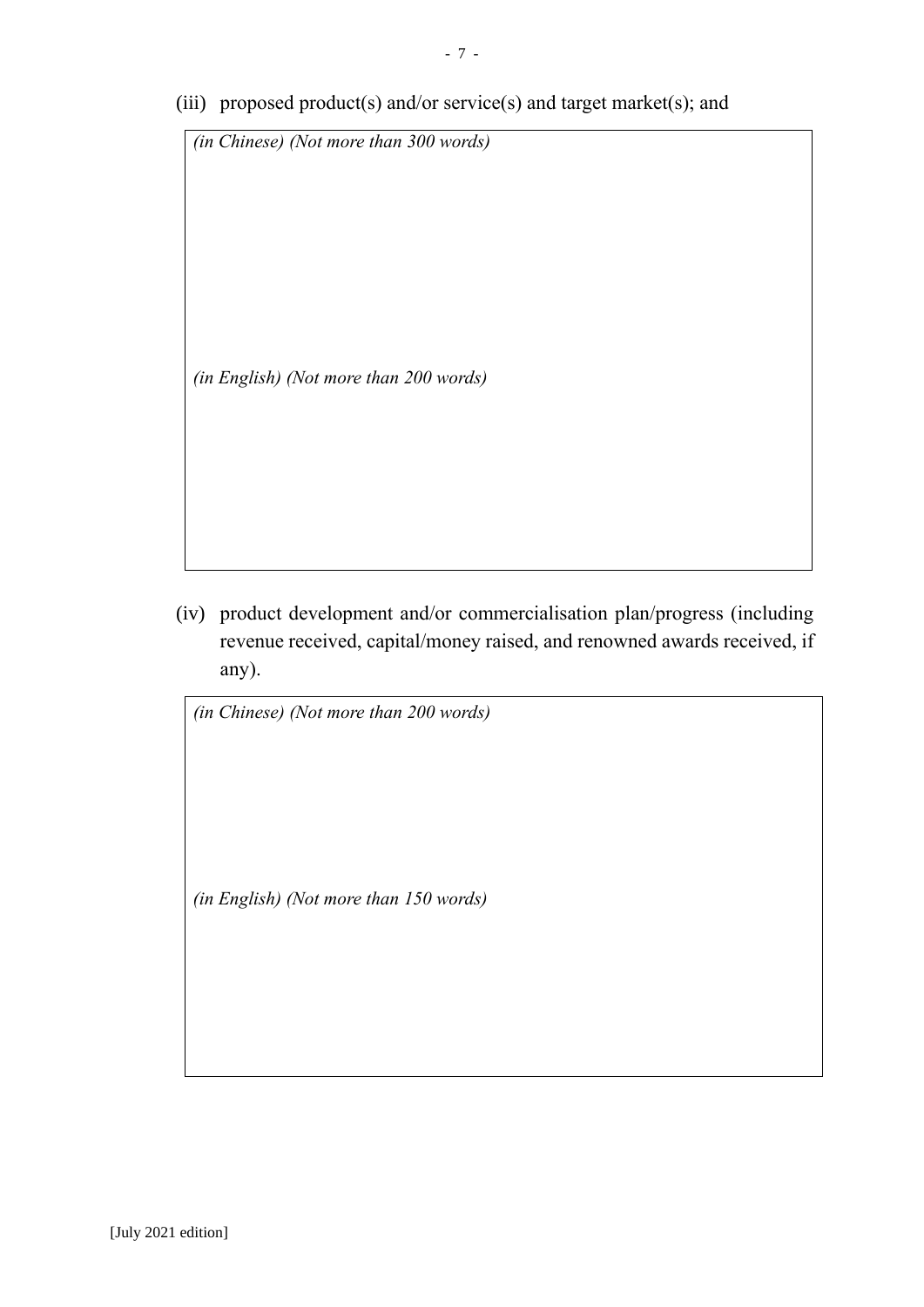*(b) (For applicant applying for continued TSSSU funding)*

Please provide updates/key differences in the business compared with that of last year's application –

(i) progress of product development, commercialisation, and/or market expansion compared with last year (including revenue received, capital/money raised, and significant awards received, if any); and

*(in Chinese) (Not more than 300 words)*

*(in English) (Not more than 200 words)*

(ii) new proposed product(s) and/or service(s) and/or target market(s) (if any).

*(in Chinese) (Not more than 300 words)*

*(in English) (Not more than 200 words)*

[July 2021 edition] *(c) (For all applicants)*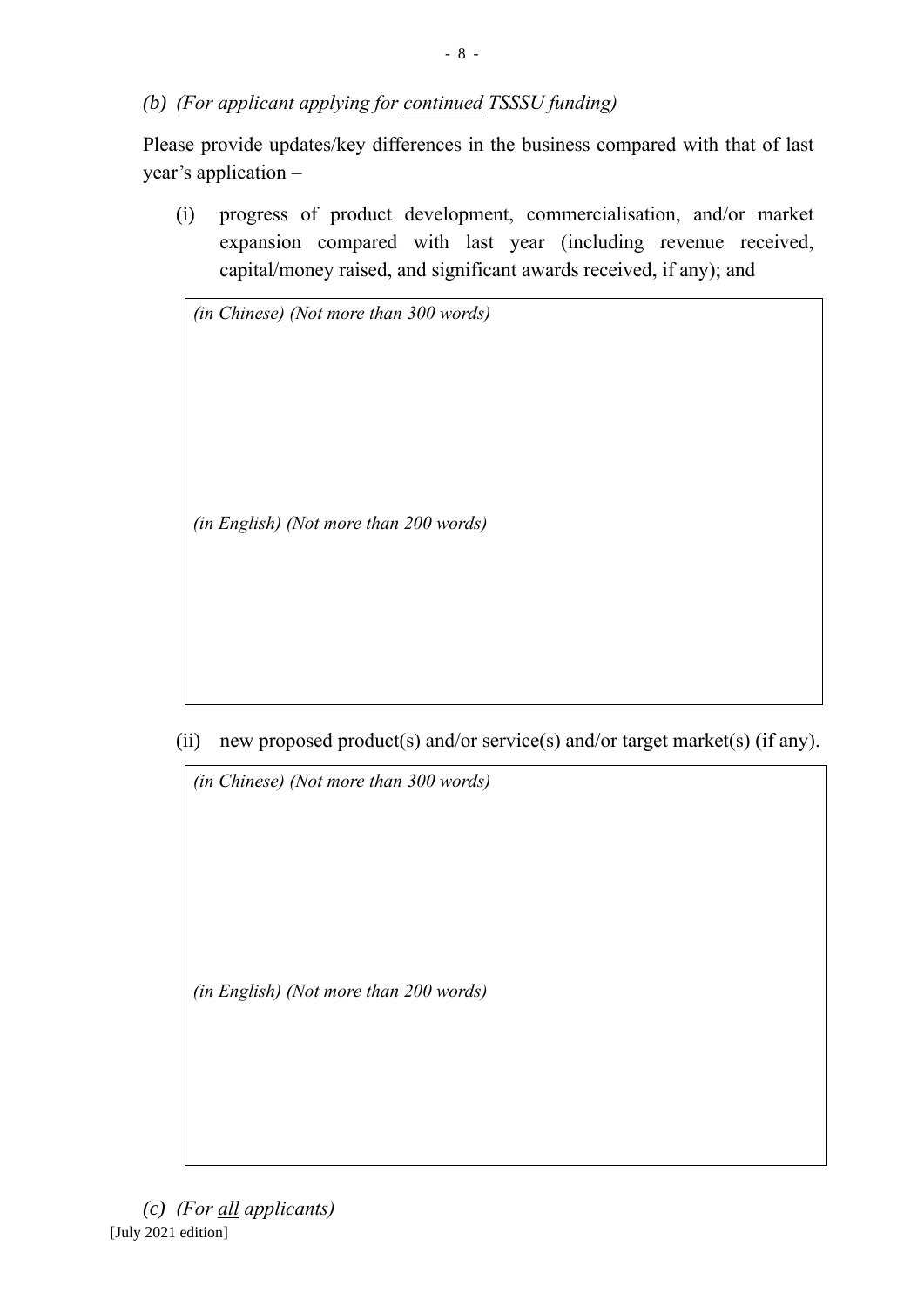| Name of Incubator/Accelerator and the<br>Incubation/Acceleration Programme | Period of the<br>Incubation/Acceleration<br>Programme<br>$(dd/mm/yy$ yyy-<br>dd/mm/yyyy) | <b>Additional Grant</b><br>Approved by the<br>Incubator/<br>Accelerator<br>(HK\$) |
|----------------------------------------------------------------------------|------------------------------------------------------------------------------------------|-----------------------------------------------------------------------------------|
|                                                                            |                                                                                          |                                                                                   |
| $\mathcal{L}$                                                              |                                                                                          |                                                                                   |
| 3.                                                                         |                                                                                          |                                                                                   |
|                                                                            | Total                                                                                    |                                                                                   |

Admission into any Incubation and/or Acceleration Programme(s) (e.g. Hong Kong Science and Technology Parks Corporation, Cyberport, etc.) (if any)

### **(4) Milestones within the 2022-23 Government Financial Year**

Please set out the milestones of the proposed business and R&D work to be achieved from 01/04/2022 to 31/03/2023.

| Period       |                       | Milestones |
|--------------|-----------------------|------------|
| From         | ${\rm To}$            |            |
| (dd/mm/yyyy) | $(dd/\text{mm/yyyy})$ |            |
|              |                       |            |
|              |                       |            |
|              |                       |            |
|              |                       |            |
|              |                       |            |
|              |                       |            |
|              |                       |            |
|              |                       |            |
|              |                       |            |
|              |                       |            |
|              |                       |            |
|              |                       |            |
|              |                       |            |
|              |                       |            |
|              |                       |            |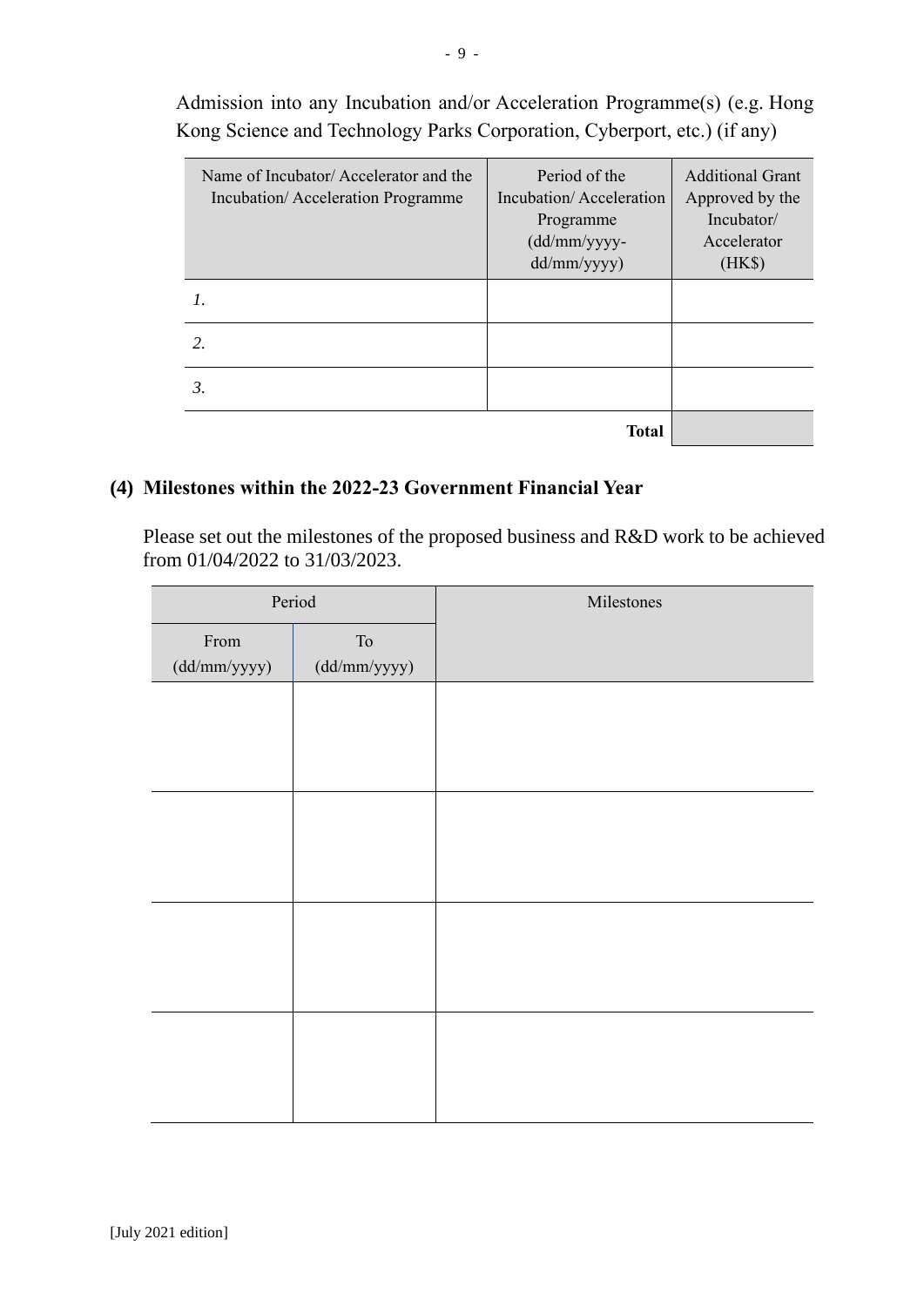# **(5) TSSSU Funding Being Applied for**

| Grand total (HK\$):<br>$\int$ (capped at 1,500,000) |
|-----------------------------------------------------|
|-----------------------------------------------------|

Please provide details of the estimated expenditure items in the following tables. All fields should be completed. For the scope of funding, please refer to the guidelines and terms prescribed by the associated university.

**(a) Manpower** (please separate salary and MPF into two items for each employee if employer's MPF is to be included as the estimated expenditure item)

| $\mathbf{Post}/$<br>Rank | No. of<br><b>Staff</b><br>(A) | Duration<br>(man-<br>months)<br>(B) | Monthly Rate<br>or Equivalent<br>(HK\$)<br>(C) | Total<br>(HK\$)<br>(A)x(B)x(C) | Justifications<br>(please include the<br>duties, academic<br>qualification<br>and/or relevant<br>experience<br>required) |  |  |  |
|--------------------------|-------------------------------|-------------------------------------|------------------------------------------------|--------------------------------|--------------------------------------------------------------------------------------------------------------------------|--|--|--|
| 1.                       |                               |                                     |                                                |                                |                                                                                                                          |  |  |  |
| 2.                       |                               |                                     |                                                |                                |                                                                                                                          |  |  |  |
| 3.                       |                               |                                     |                                                |                                |                                                                                                                          |  |  |  |
| 4.                       |                               |                                     |                                                |                                |                                                                                                                          |  |  |  |
| 5.                       |                               |                                     |                                                |                                |                                                                                                                          |  |  |  |
| 6.                       |                               |                                     |                                                |                                |                                                                                                                          |  |  |  |
| 7.                       |                               |                                     |                                                |                                |                                                                                                                          |  |  |  |
| 8.                       |                               |                                     |                                                |                                |                                                                                                                          |  |  |  |
|                          | Sub-total                     |                                     |                                                |                                |                                                                                                                          |  |  |  |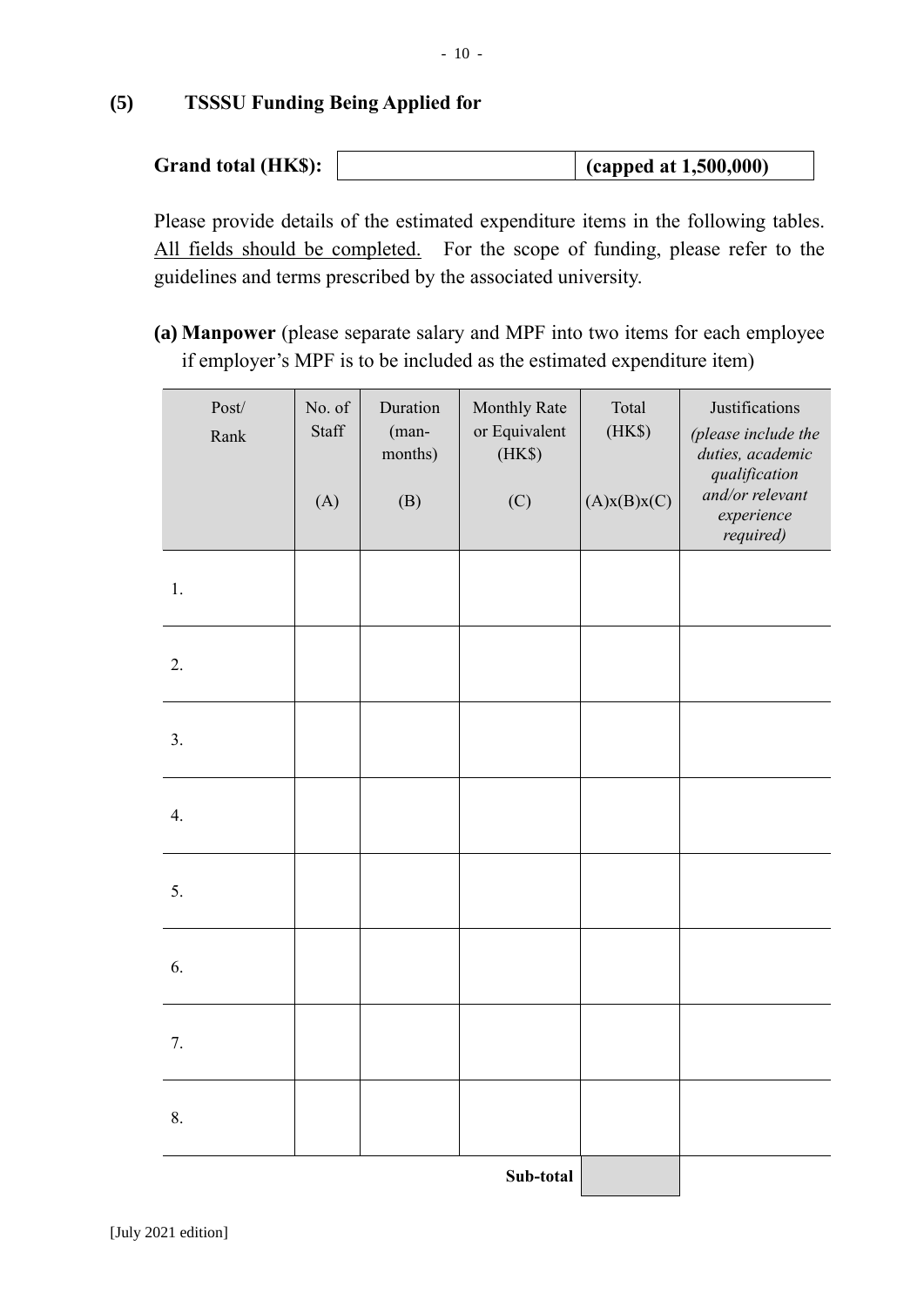# **(b) Equipment**

| Key Equipment | Quantity<br>and Unit<br>(e.g. set,<br>piece,<br>litre)<br>(A) | Unit Cost<br>(HK\$)<br>(B) | Total<br>(HK\$)<br>(A)x(B) | Justifications |
|---------------|---------------------------------------------------------------|----------------------------|----------------------------|----------------|
| $1.$          |                                                               |                            |                            |                |
| 2.            |                                                               |                            |                            |                |
| 3.            |                                                               |                            |                            |                |
| 4.            |                                                               |                            |                            |                |
| 5.            |                                                               |                            |                            |                |
| 6.            |                                                               |                            |                            |                |
| 7.            |                                                               |                            |                            |                |
| $\bf 8.$      |                                                               |                            |                            |                |
| 9.            |                                                               |                            |                            |                |
| 10.           |                                                               |                            |                            |                |
|               |                                                               | Sub-total                  |                            |                |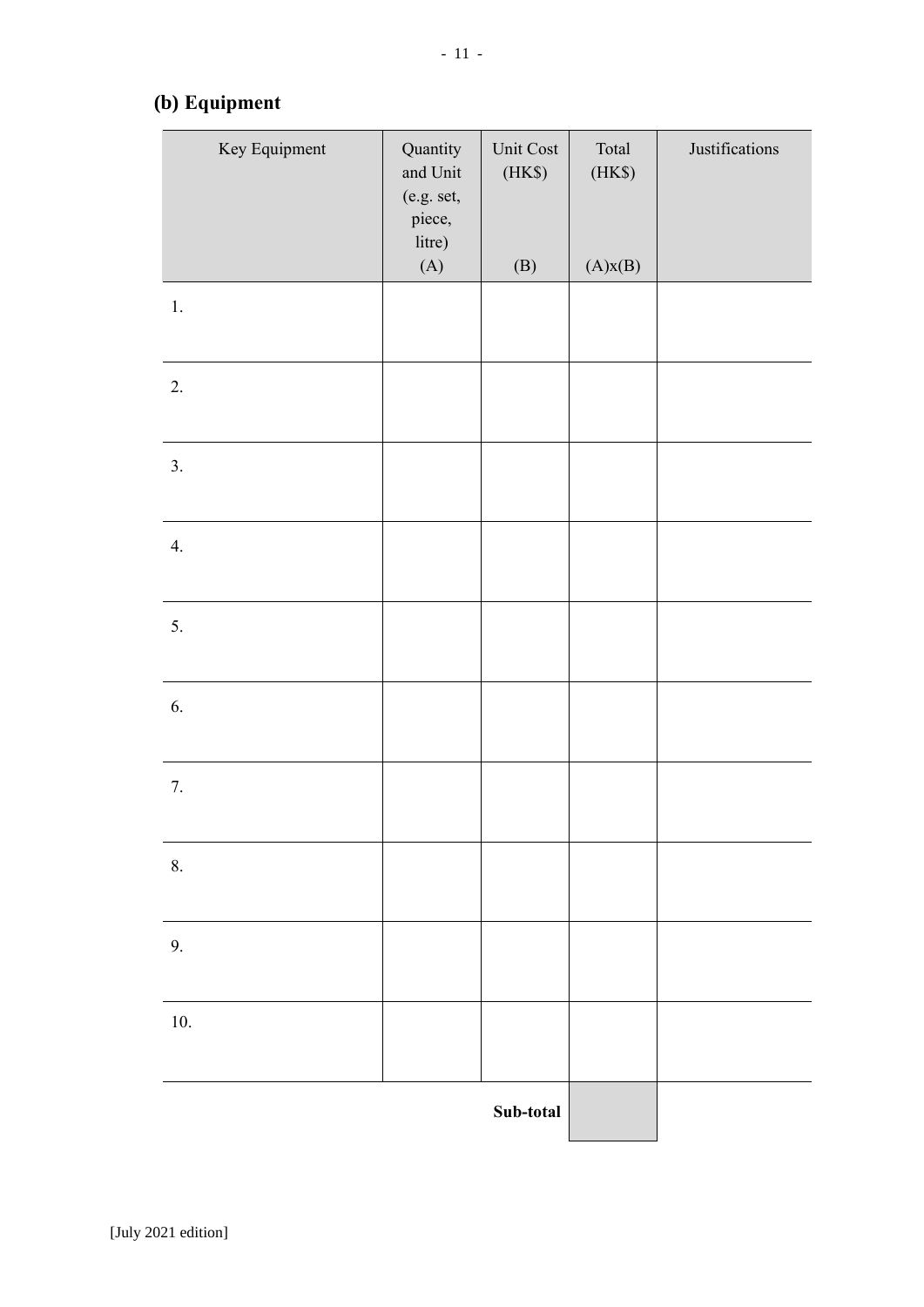## **(c) Other Direct Costs**

| Item     | Quantity<br>and Unit<br>(e.g. month,<br>no. of service<br>contract, no.<br>of campaign) | Unit Cost<br>(HK\$) | Total<br>(HK\$) | Justifications |
|----------|-----------------------------------------------------------------------------------------|---------------------|-----------------|----------------|
|          | (A)                                                                                     | (B)                 | (A)x(B)         |                |
| $1.$     |                                                                                         |                     |                 |                |
| 2.       |                                                                                         |                     |                 |                |
| 3.       |                                                                                         |                     |                 |                |
| 4.       |                                                                                         |                     |                 |                |
| 5.       |                                                                                         |                     |                 |                |
| 6.       |                                                                                         |                     |                 |                |
| 7.       |                                                                                         |                     |                 |                |
| 8.       |                                                                                         |                     |                 |                |
| 9.       |                                                                                         |                     |                 |                |
| $10. \,$ |                                                                                         |                     |                 |                |
|          |                                                                                         | Sub-total           |                 |                |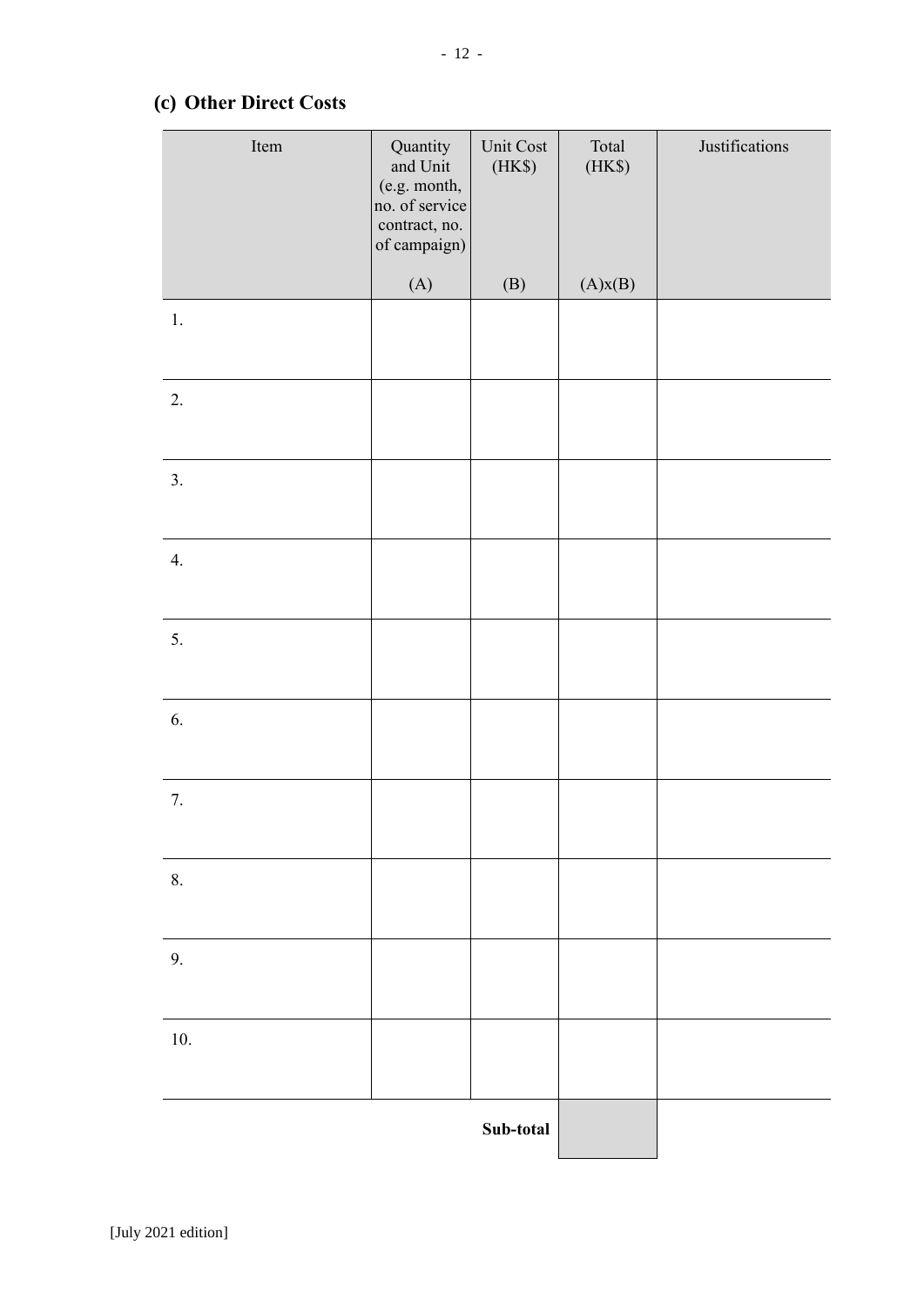### **SECTION C: Supporting Documents**

*(to be completed by the person-in-charge of the applicant company)*

Please enclose the following documents as required in the previous sections -

- (1) agreement between the applicant and the collaborating organisation(s) on the sharing of the royalties or intellectual property rights or any other sorts of income to be generated from the applicant (if any);
- (2) CVs of all team members (a template is provided at Annex A(i));
- (3) the Certificate of Incorporation under the Companies Ordinance;
- (4) the Business Registration Certificate; and
- (5) the business proposal
	- (a) *(for applicant applying for the first year TSSSU funding)* the full business proposal; *or*
	- (b) *(for applicant applying for the second or the third year TSSSU funding)* supplementary information and/or documents related to information provided in Section B (3)(b), if any.

#### **SECTION D: Supplementary Information**

*(to be completed by the person-in-charge of the applicant company)*

Any previously related project(s) undertaken by the applicant and/or its team members in the past five years and supported by the Innovation and Technology Fund (ITF), including TSSSU?

 $\Box$  Yes  $\Box$  No (if no, please go to Section E direct)

If yes, please briefly describe the related project(s), provide the ITF reference number(s) and title(s), and confirm whether there involves double payment for the same part of expenditure item(s).

| ITF Project title and<br>related reference<br>number(s) | Brief description of the project | Involves double<br>payment for the same<br>part of expenditure<br>item(s) budgeted in<br>TSSSU? |
|---------------------------------------------------------|----------------------------------|-------------------------------------------------------------------------------------------------|
|                                                         |                                  | $\Box$ Yes<br>⊟N∩                                                                               |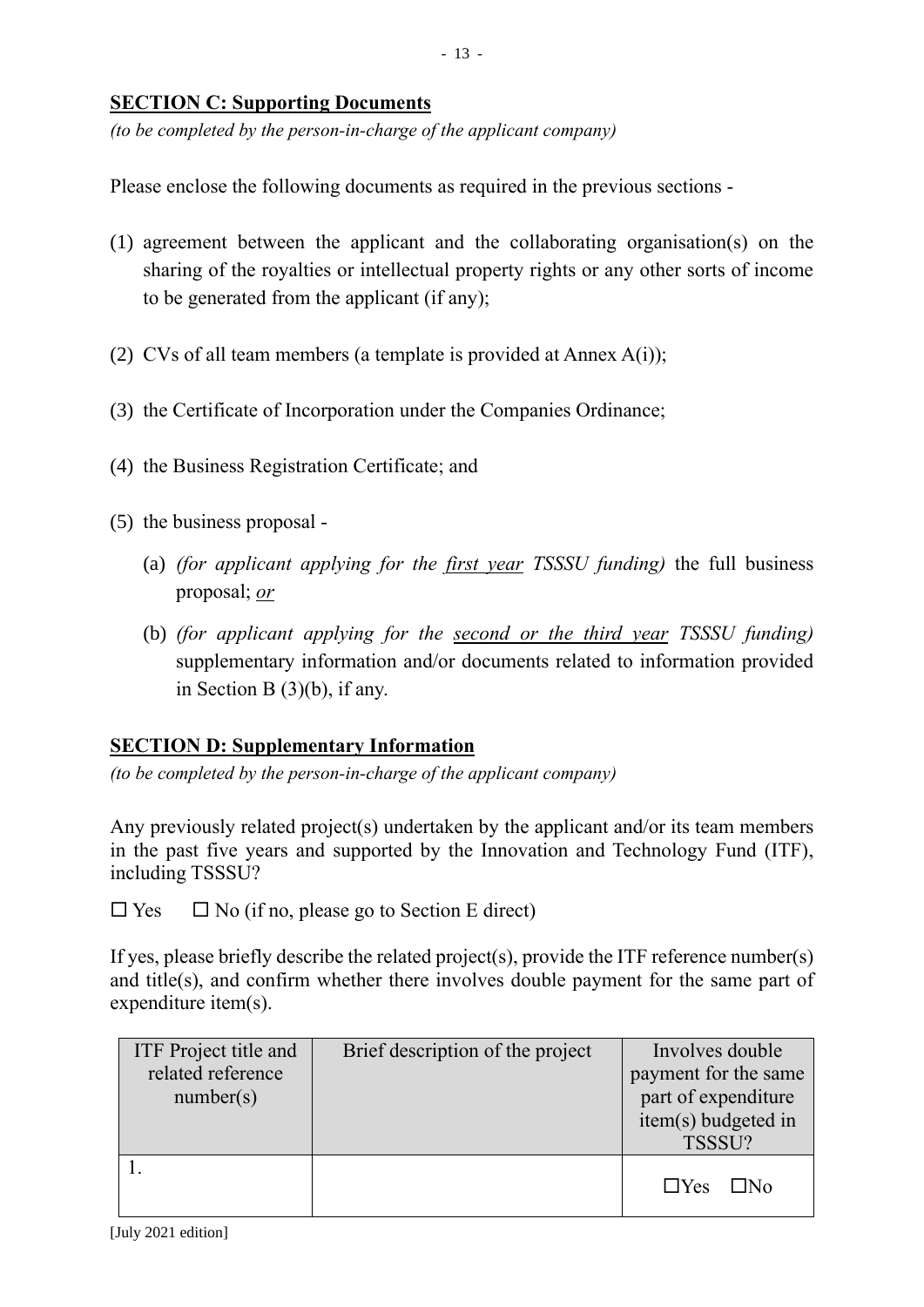|  | $\Box$ Yes $\Box$ No |
|--|----------------------|
|  | $\Box$ Yes $\Box$ No |

### **SECTION E: Declaration by the Applicant**

*(To be completed by the person-in-charge of the applicant company)*

I/We hereby declare that:

| (1) this application for TSSSU funding is submitted by (name of the start-up) |  |  |  |  |       |
|-------------------------------------------------------------------------------|--|--|--|--|-------|
|                                                                               |  |  |  |  | ; and |

(2) all factual information provided in this application as well as the accompanying information accurately reflects the status of affairs as at the date of submission. I/We shall inform and seek prior approval from the respective university immediately if there are any subsequent changes to the above information during the application stage.

| Authorised Signature<br>with Company Chop | $\ddot{\cdot}$ |              |
|-------------------------------------------|----------------|--------------|
| Name of Person-in-<br>charge              |                | $-$ Chop $-$ |
| Name of Company                           |                |              |
| Date (dd/mm/yy)                           |                |              |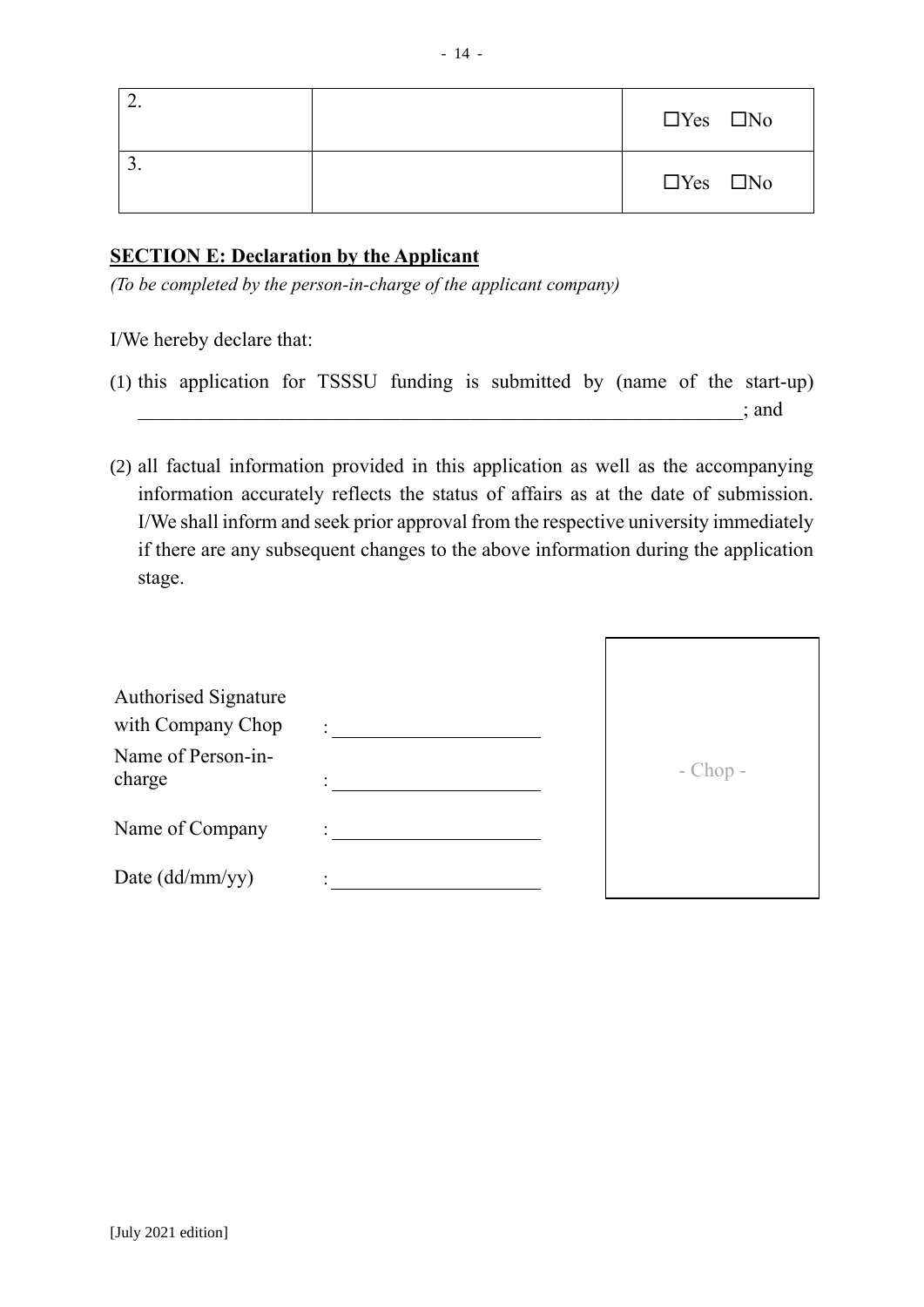### **SECTION F: Recommendation by the University**

*(To be completed by the Head of the respective university unit responsible for TSSSU)*

Please tick the appropriate box to indicate whether the university recommends the startup to be funded under TSSSU.

 $\Box$  I/We RECOMMEND the application from (name of the start-up)  $\frac{1}{2}$  for a total funding of (HK\$) under TSSSU. Our assessment is as follows –

| Assessment Criteria | Assessment          | Scores / Maximum<br>Scores |
|---------------------|---------------------|----------------------------|
| (1)                 |                     |                            |
|                     |                     |                            |
| (2)                 |                     |                            |
|                     |                     |                            |
| (3)                 |                     |                            |
|                     |                     |                            |
| (4)                 |                     | $\sqrt{2}$                 |
|                     |                     |                            |
| (5)                 |                     | $\sqrt{2}$                 |
|                     |                     |                            |
|                     | <b>Total Scores</b> |                            |
|                     | (if applicable)     |                            |

I/We also have the following observations about the start-up -